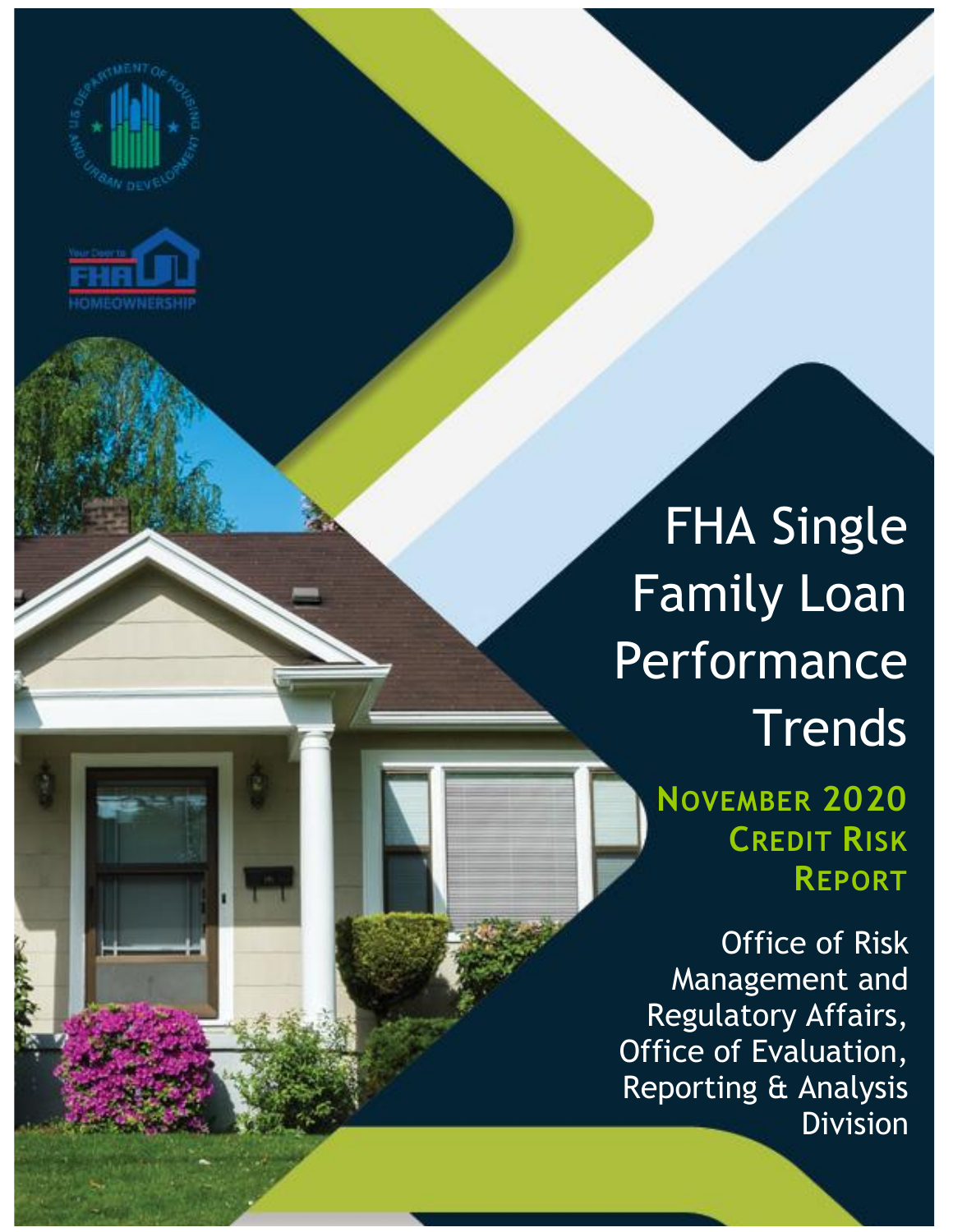## Table of Contents

## Table of Figures

| Figure 1<br>Failure Rate by Fiscal Year. |  |
|------------------------------------------|--|
|------------------------------------------|--|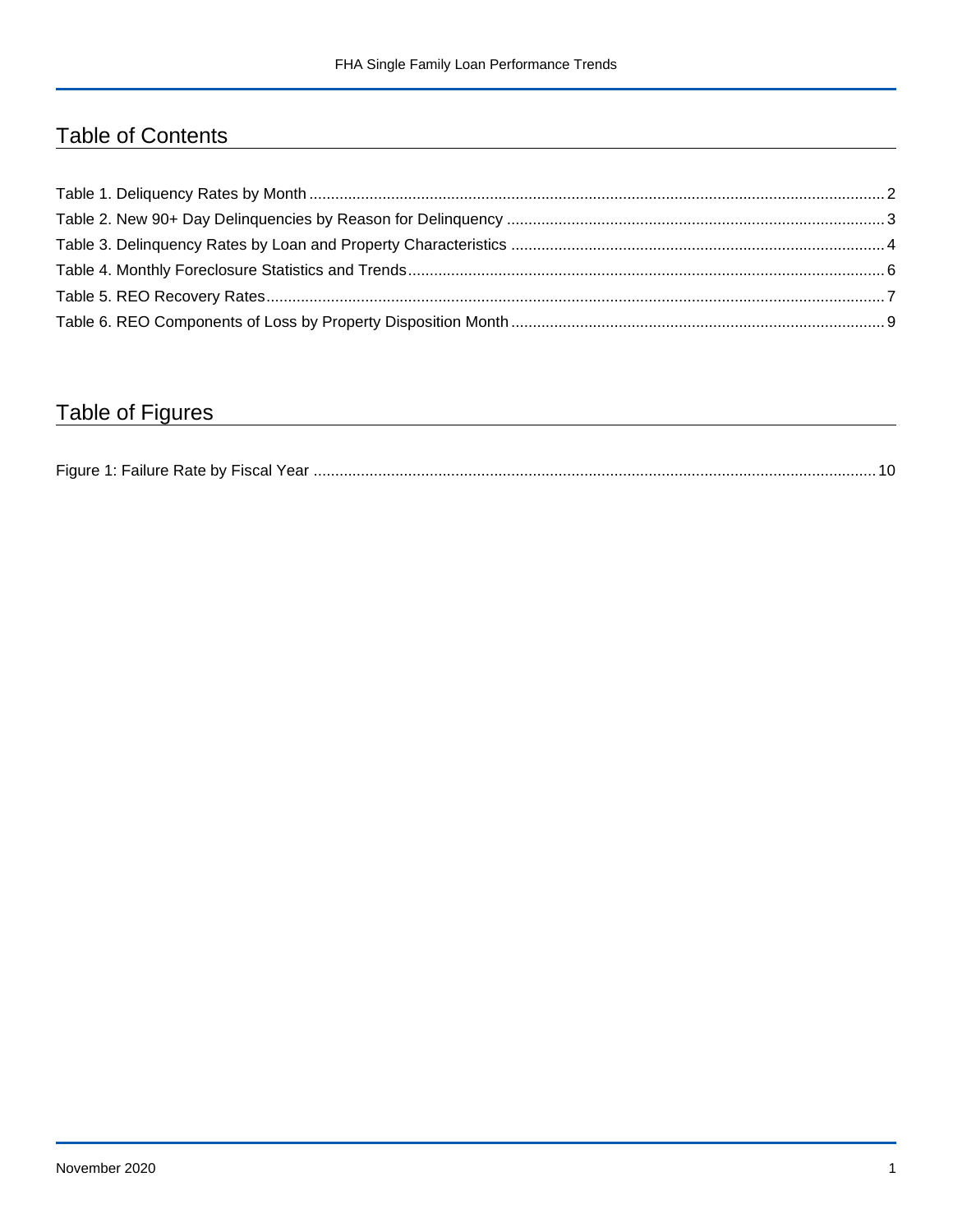|          |                                 |        | Delinquency Rates <sup>a</sup> (%) |        | Exceptions <sup>b</sup> (%) |               |                                             |
|----------|---------------------------------|--------|------------------------------------|--------|-----------------------------|---------------|---------------------------------------------|
|          | Active<br>Insurance in<br>Force |        |                                    |        |                             |               | Serious<br>Delinquency<br>Rate <sup>c</sup> |
| Month    | (EOM)                           | 30-day | 60-day                             | 90-day | In Foreclosure              | In Bankruptcy | (%)                                         |
|          |                                 |        | <b>Non-Seasonally Adjusted</b>     |        |                             |               |                                             |
| Nov 2019 | 8,094,347                       | 5.01   | 1.89                               | 2.26   | 0.88                        | 0.91          | 4.06                                        |
| Dec      | 8,096,131                       | 5.35   | 1.85                               | 2.52   | 0.90                        | 0.93          | 4.35                                        |
| Jan 2020 | 8,125,137                       | 5.09   | 1.75                               | 2.25   | 0.92                        | 0.94          | 4.12                                        |
| Feb      | 8,128,001                       | 5.16   | 1.65                               | 2.17   | 0.93                        | 0.94          | 4.04                                        |
| Mar      | 8,122,723                       | 5.59   | 1.61                               | 2.72   | 0.56                        | 0.69          | 3.97                                        |
| Apr      | 8,118,070                       | 9.20   | 2.28                               | 3.00   | 0.40                        | 0.64          | 4.04                                        |
| May      | 8,098,590                       | 6.37   | 5.99                               | 4.01   | 0.34                        | 0.56          | 4.91                                        |
| Jun      | 8,066,691                       | 4.74   | 3.71                               | 8.13   | 0.25                        | 0.58          | 8.97                                        |
| Jul      | 8,038,312                       | 4.15   | 2.51                               | 9.74   | 0.26                        | 0.58          | 10.58                                       |
| Aug      | 8,013,146                       | 4.12   | 2.16                               | 10.48  | 0.26                        | 0.62          | 11.35                                       |
| Sep      | 7,988,354                       | 4.01   | 1.99                               | 10.72  | 0.25                        | 0.61          | 11.59                                       |
| Oct      | 7,953,267                       | 3.90   | 1.82                               | 10.89  | 0.24                        | 0.60          | 11.73                                       |
| Nov      | 7,913,900                       | 3.89   | 1.71                               | 11.07  | 0.23                        | 0.60          | 11.90                                       |
|          |                                 |        | <b>Seasonally Adjusted</b>         |        |                             |               |                                             |
| Nov 2019 | 8,094,347                       | 4.56   | 1.68                               | 2.11   | 0.90                        | 0.91          | 3.93                                        |
| Dec      | 8,096,131                       | 4.75   | 1.61                               | 2.30   | 0.90                        | 0.93          | 4.14                                        |
| Jan 2020 | 8,125,137                       | 4.88   | 1.57                               | 2.03   | 0.92                        | 0.93          | 3.88                                        |
| Feb      | 8,128,001                       | 5.26   | 1.68                               | 2.06   | 0.91                        | 0.94          | 3.91                                        |
| Mar      | 8,122,723                       | 6.47   | 1.86                               | 2.83   | 0.54                        | 0.70          | 4.07                                        |
| Apr      | 8,118,070                       | 10.05  | 2.61                               | 3.15   | 0.39                        | 0.64          | 4.18                                        |
| May      | 8,098,590                       | 6.80   | 6.62                               | 4.26   | 0.34                        | 0.55          | 5.15                                        |
| Jun      | 8,066,691                       | 4.81   | 3.93                               | 8.63   | 0.25                        | 0.57          | 9.45                                        |
| Jul      | 8,038,312                       | 4.25   | 2.56                               | 10.40  | 0.26                        | 0.58          | 11.24                                       |
| Aug      | 8,013,146                       | 4.02   | 2.10                               | 10.88  | 0.26                        | 0.62          | 11.76                                       |
| Sep      | 7,988,354                       | 3.85   | 1.88                               | 10.76  | 0.26                        | 0.62          | 11.64                                       |
| Oct      | 7,953,267                       | 3.67   | 1.68                               | 10.74  | 0.25                        | 0.60          | 11.60                                       |
| Nov      | 7,913,900                       | 3.54   | 1.52                               | 10.34  | 0.23                        | 0.60          | 11.17                                       |

<span id="page-2-0"></span>**Table 1. Delinquency Rates by Month**

EOM = end of month.

<sup>a</sup> The 90-day category includes all loans that are at least 3 months delinquent excluding those loans in-foreclosure or in-bankruptcy

processing.Included in the delinquency counts are loans under active consideration for loss mitigation foreclosure avoidance.

 $b$  Exceptions are counted separately from delinquencies, regardless of the length of the delinquency period.

<sup>c</sup> Serious delinquency rates are the sum of 90 day delinquencies, plus in-foreclosures and in-bankruptcies.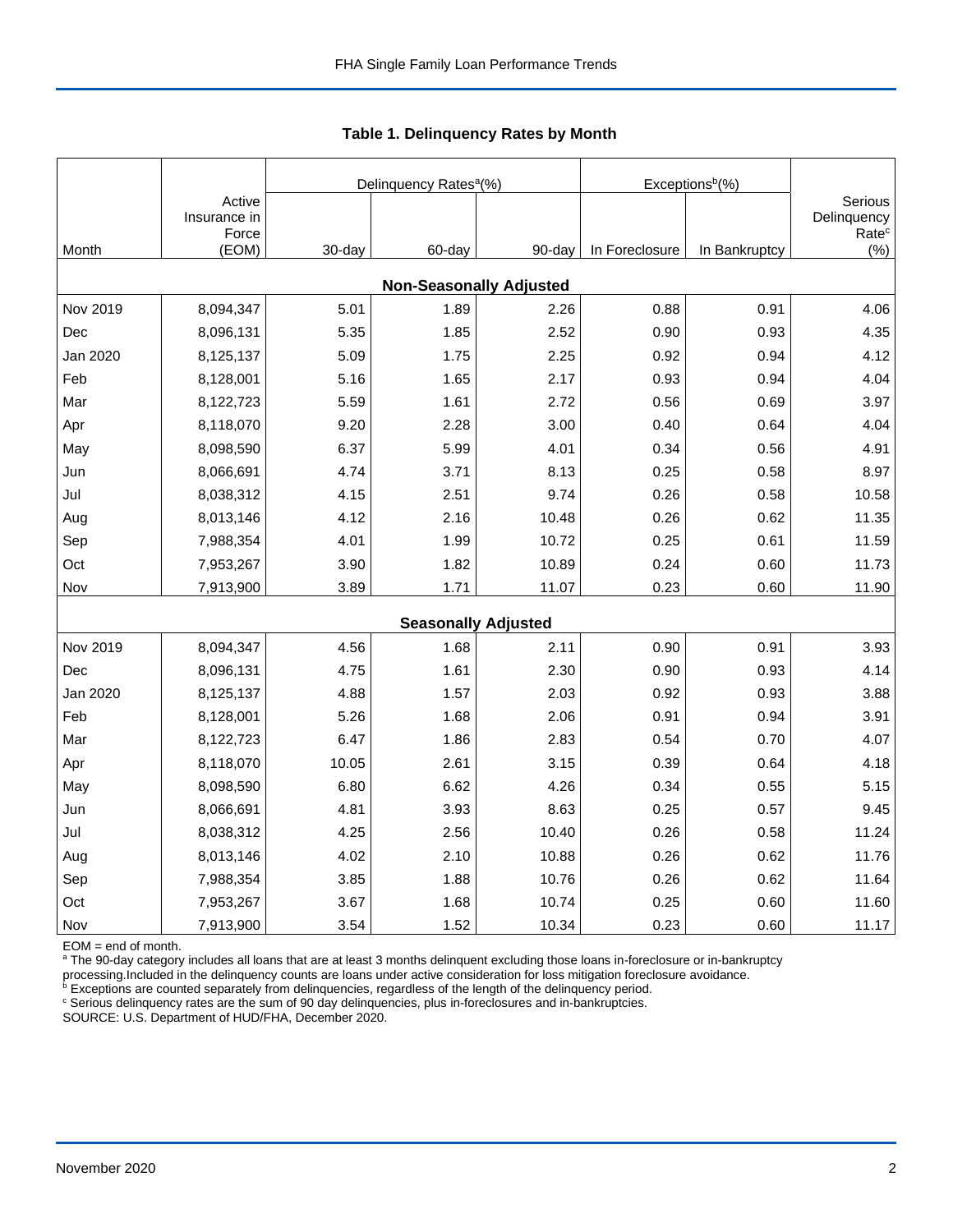|                                   |                                 |                           | Share by Reason for Delinquency (%) |                          |                                                                     |                                |               |                                    |        |  |  |
|-----------------------------------|---------------------------------|---------------------------|-------------------------------------|--------------------------|---------------------------------------------------------------------|--------------------------------|---------------|------------------------------------|--------|--|--|
| <b>Fiscal Year</b><br>and Quarter | New 90+<br>Day<br>Delinquencies | Reduction<br>οf<br>Income | Unemployed                          | Excessive<br>Obligations | Death or<br>Illness of<br>Principal<br><b>Borrower</b><br>or Family | Marital<br><b>Difficulties</b> | No<br>Contact | National<br>Emergency <sup>a</sup> | Otherb |  |  |
| 2016 Q1                           | 92,606                          | 30.54                     | 6.38                                | 22.39                    | 12.93                                                               | 4.04                           | 11.23         | 0.44                               | 12.04  |  |  |
| 2016 Q2                           | 78,978                          | 30.08                     | 6.65                                | 22.54                    | 12.76                                                               | 3.92                           | 11.80         | 0.49                               | 11.76  |  |  |
| 2016 Q3                           | 66,500                          | 30.72                     | 6.72                                | 22.75                    | 13.27                                                               | 4.18                           | 10.57         | 0.69                               | 11.09  |  |  |
| 2016 Q4                           | 85,289                          | 31.66                     | 6.96                                | 23.49                    | 13.06                                                               | 4.02                           | 9.55          | 0.68                               | 10.58  |  |  |
| 2017 Q1                           | 94,958                          | 31.21                     | 6.70                                | 24.03                    | 13.08                                                               | 3.81                           | 9.11          | 0.79                               | 11.28  |  |  |
| 2017 Q2                           | 75,376                          | 31.33                     | 6.83                                | 23.96                    | 13.10                                                               | 3.83                           | 9.67          | 0.97                               | 10.31  |  |  |
| 2017 Q3                           | 65,531                          | 30.40                     | 6.74                                | 23.91                    | 13.65                                                               | 3.90                           | 9.73          | 1.30                               | 10.37  |  |  |
| 2017 Q4                           | 87,286                          | 30.90                     | 6.75                                | 24.28                    | 12.86                                                               | 3.73                           | 8.96          | 1.70                               | 10.84  |  |  |
| 2018 Q1                           | 157,584                         | 23.79                     | 4.46                                | 22.02                    | 8.48                                                                | 2.38                           | 7.11          | 1.52                               | 30.23  |  |  |
| 2018 Q2                           | 88,660                          | 28.45                     | 5.95                                | 23.78                    | 11.49                                                               | 3.22                           | 8.67          | 1.92                               | 16.53  |  |  |
| 2018 Q3                           | 64,397                          | 29.89                     | 6.32                                | 24.29                    | 12.52                                                               | 3.74                           | 8.76          | 3.07                               | 11.42  |  |  |
| 2018 Q4                           | 84,222                          | 30.23                     | 6.42                                | 24.44                    | 12.72                                                               | 3.78                           | 8.53          | 3.90                               | 9.99   |  |  |
| 2019 Q1                           | 92,065                          | 29.61                     | 6.27                                | 24.57                    | 12.68                                                               | 3.52                           | 8.44          | 4.94                               | 9.97   |  |  |
| 2019 Q2                           | 84,788                          | 29.18                     | 6.43                                | 23.51                    | 12.61                                                               | 3.53                           | 8.48          | 7.04                               | 9.22   |  |  |
| 2019 Q3                           | 69,223                          | 27.39                     | 6.17                                | 23.00                    | 12.57                                                               | 3.59                           | 7.69          | 10.63                              | 8.97   |  |  |
| 2019 Q4                           | 90,457                          | 25.92                     | 5.87                                | 22.49                    | 11.81                                                               | 3.21                           | 7.29          | 14.94                              | 8.46   |  |  |
| 2020 Q1                           | 113,969                         | 22.03                     | 4.91                                | 18.98                    | 9.70                                                                | 2.48                           | 6.83          | 23.62                              | 11.44  |  |  |
| 2020 Q2                           | 86,528                          | 17.15                     | 4.93                                | 15.70                    | 7.66                                                                | 1.86                           | 8.31          | 37.00                              | 7.39   |  |  |
| 2020 Q3                           | 467,424                         | 4.46                      | 2.15                                | 1.80                     | 0.75                                                                | 0.14                           | 1.26          | 86.88                              | 2.57   |  |  |
| 2020 Q4                           | 349,928                         | 3.41                      | 1.85                                | 1.54                     | 0.69                                                                | 0.11                           | 1.57          | 88.48                              | 2.35   |  |  |
| 2021 Q1 - Oct                     | 70,156                          | 3.58                      | 2.01                                | 2.16                     | 1.18                                                                | 0.21                           | 3.45          | 84.90                              | 2.51   |  |  |
| 2021 Q1 - Nov                     | 61,753                          | 3.83                      | 2.03                                | 2.38                     | 1.30                                                                | 0.22                           | 5.34          | 81.64                              | 3.25   |  |  |

<span id="page-3-0"></span>**Table 2. New 90+ Day Delinquencies by Reason for Delinquency**

<sup>a</sup> Includes neighborhood problems and COVID-19 Pandemic.<br><sup>b</sup> Includes abandonment of property, distant employment transfer, property problems, inability to sell or rent property, military service, business failure, casualty loss, energy-environment cost, servicing problems, payment adjustment, payment dispute, transfer of ownership pending fraud and incarceration.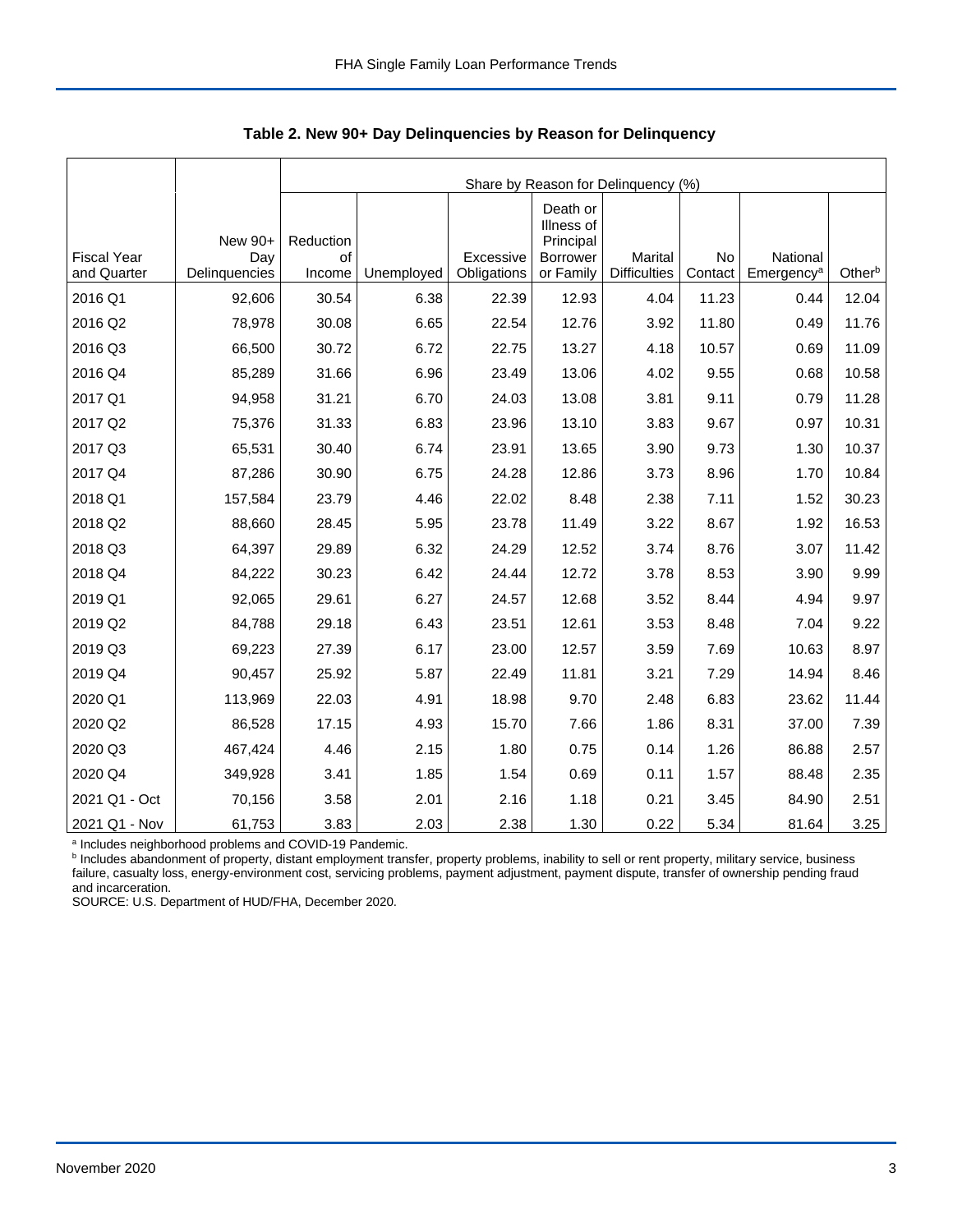|                                                              |                                                               | Rates in Percent of Active Loan Counts                              |                                                              |                                                              |                                                                    |                                                              |                                                              |                                                                    |  |
|--------------------------------------------------------------|---------------------------------------------------------------|---------------------------------------------------------------------|--------------------------------------------------------------|--------------------------------------------------------------|--------------------------------------------------------------------|--------------------------------------------------------------|--------------------------------------------------------------|--------------------------------------------------------------------|--|
|                                                              | <b>IIF</b>                                                    | All Past                                                            |                                                              |                                                              |                                                                    | In                                                           | In                                                           | Serious<br>Delinquency                                             |  |
|                                                              | Shares <sup>a</sup>                                           | Due <sup>b</sup>                                                    | 30 Day                                                       | 60 Day                                                       | $90 + Day$                                                         | Foreclosure                                                  | Bankruptcy                                                   | Rate <sup>c</sup>                                                  |  |
| <b>Loan Purpose</b>                                          |                                                               |                                                                     |                                                              |                                                              | 11.07                                                              |                                                              |                                                              |                                                                    |  |
| All Active Loans                                             | 7,913,900                                                     | 17.51                                                               | 3.89                                                         | 1.71                                                         |                                                                    | 0.23                                                         | 0.60                                                         | 11.90                                                              |  |
| Purchase                                                     | 69.13                                                         | 19.10                                                               | 4.26                                                         | 1.90                                                         | 12.07                                                              | 0.23                                                         | 0.64                                                         | 12.93                                                              |  |
| Refinance<br><b>Refinance</b>                                | 30.87                                                         | 13.95                                                               | 3.07                                                         | 1.30                                                         | 8.85                                                               | 0.22                                                         | 0.51                                                         | 9.58                                                               |  |
| <b>Refinance Loans</b>                                       | 2,442,995                                                     | 13.95                                                               | 3.07                                                         | 1.30                                                         | 8.85                                                               | 0.22                                                         | 0.51                                                         | 9.58                                                               |  |
| Conventional                                                 | 32.02                                                         | 14.85                                                               | 3.46                                                         | 1.41                                                         | 9.08                                                               | 0.31                                                         | 0.59                                                         | 9.98                                                               |  |
| No Cash-out                                                  | 18.39                                                         | 14.13                                                               | 3.40                                                         | 1.34                                                         | 8.46                                                               | 0.31                                                         | 0.61                                                         | 9.39                                                               |  |
| Cash-out                                                     | 13.62                                                         | 15.83                                                               | 3.54                                                         | 1.50                                                         | 9.91                                                               | 0.32                                                         | 0.56                                                         | 10.79                                                              |  |
| <b>FHA</b>                                                   |                                                               | 14.48                                                               |                                                              | 1.36                                                         |                                                                    |                                                              |                                                              | 10.04                                                              |  |
|                                                              | 14.28                                                         |                                                                     | 3.07                                                         |                                                              | 9.47                                                               | 0.13                                                         | 0.44                                                         |                                                                    |  |
| No Cash-out                                                  | 7.50                                                          | 12.78                                                               | 2.84                                                         | 1.23                                                         | 8.16                                                               | 0.13                                                         | 0.43                                                         | 8.72                                                               |  |
| Cash-out                                                     | 6.79                                                          | 16.35                                                               | 3.34                                                         | 1.52                                                         | 10.91                                                              | 0.13                                                         | 0.45                                                         | 11.50                                                              |  |
| Streamline<br><b>Credit Score Ranged</b>                     | 53.70                                                         | 13.28                                                               | 2.83                                                         | 1.22                                                         | 8.55                                                               | 0.19                                                         | 0.48                                                         | 9.22                                                               |  |
| Loans with Credit Scores                                     | 6,297,823                                                     | 18.12                                                               | 3.94                                                         | 1.76                                                         | 11.62                                                              | 0.21                                                         | 0.59                                                         | 12.42                                                              |  |
| < 500                                                        | 0.09                                                          | 35.91                                                               | 8.08                                                         | 3.49                                                         | 21.14                                                              | 1.13                                                         | 2.05                                                         | 24.33                                                              |  |
| 500-579                                                      | 1.71                                                          | 32.40                                                               | 7.54                                                         | 3.29                                                         | 19.02                                                              | 0.84                                                         | 1.71                                                         | 21.57                                                              |  |
| 580-619                                                      | 8.16                                                          | 29.42                                                               | 6.51                                                         | 2.99                                                         | 18.35                                                              | 0.43                                                         | 1.14                                                         | 19.91                                                              |  |
| 620-659                                                      | 32.86                                                         | 23.72                                                               | 5.20                                                         | 2.35                                                         | 15.07                                                              | 0.26                                                         | 0.83                                                         | 16.16                                                              |  |
| 660-719                                                      | 39.33                                                         | 15.14                                                               | 3.22                                                         | 1.42                                                         | 9.92                                                               | 0.16                                                         | 0.41                                                         | 10.49                                                              |  |
| 720-850                                                      | 17.85                                                         |                                                                     | 1.64                                                         | 0.68                                                         | 5.17                                                               |                                                              |                                                              | 5.43                                                               |  |
| <b>Fiscal Year Cohort</b>                                    |                                                               | 7.75                                                                |                                                              |                                                              |                                                                    | 0.10                                                         | 0.16                                                         |                                                                    |  |
| <b>All Cohorts</b>                                           | 7,913,900                                                     | 17.51                                                               | 3.89                                                         | 1.71                                                         | 11.07                                                              | 0.23                                                         | 0.60                                                         | 11.90                                                              |  |
| pre-2006                                                     | 8.23                                                          | 19.30                                                               | 5.59                                                         | 2.24                                                         | 10.16                                                              | 0.39                                                         | 0.92                                                         | 11.47                                                              |  |
| 2006                                                         | 0.88                                                          | 24.07                                                               | 5.93                                                         | 2.56                                                         | 13.72                                                              | 0.66                                                         | 1.20                                                         | 15.58                                                              |  |
| 2007                                                         | 0.85                                                          | 26.78                                                               | 6.50                                                         | 2.89                                                         | 15.01                                                              | 0.94                                                         | 1.44                                                         | 17.39                                                              |  |
| 2008                                                         | 1.97                                                          | 27.25                                                               | 6.44                                                         | 2.75                                                         | 15.67                                                              | 0.99                                                         | 1.40                                                         | 18.06                                                              |  |
| 2009                                                         | 4.07                                                          | 20.55                                                               | 4.86                                                         | 1.99                                                         | 12.08                                                              | 0.61                                                         | 1.00                                                         | 13.70                                                              |  |
| 2010                                                         | 5.07                                                          | 17.23                                                               | 3.92                                                         | 1.62                                                         | 10.55                                                              | 0.35                                                         | 0.78                                                         | 11.68                                                              |  |
| 2011                                                         | 4.08                                                          | 15.74                                                               | 3.46                                                         | 1.45                                                         | 9.84                                                               | 0.26                                                         | 0.72                                                         | 10.83                                                              |  |
| 2012                                                         | 5.10                                                          | 14.09                                                               | 2.96                                                         | 1.26                                                         | 9.09                                                               | 0.16                                                         | 0.60                                                         | 9.86                                                               |  |
| 2013                                                         | 7.16                                                          | 12.80                                                               | 2.67                                                         | 1.12                                                         | 8.32                                                               | 0.15                                                         | 0.54                                                         | 9.01                                                               |  |
|                                                              |                                                               |                                                                     |                                                              |                                                              |                                                                    |                                                              |                                                              |                                                                    |  |
|                                                              |                                                               |                                                                     |                                                              |                                                              |                                                                    |                                                              |                                                              |                                                                    |  |
|                                                              |                                                               |                                                                     |                                                              |                                                              |                                                                    |                                                              |                                                              |                                                                    |  |
|                                                              |                                                               |                                                                     |                                                              |                                                              |                                                                    |                                                              |                                                              |                                                                    |  |
|                                                              |                                                               |                                                                     |                                                              |                                                              |                                                                    |                                                              |                                                              |                                                                    |  |
|                                                              |                                                               |                                                                     |                                                              |                                                              |                                                                    |                                                              |                                                              |                                                                    |  |
|                                                              |                                                               |                                                                     |                                                              |                                                              |                                                                    |                                                              |                                                              |                                                                    |  |
|                                                              |                                                               |                                                                     |                                                              |                                                              |                                                                    |                                                              |                                                              |                                                                    |  |
| 2014<br>2015<br>2016<br>2017<br>2018<br>2019<br>2020<br>2021 | 3.28<br>5.88<br>8.50<br>9.59<br>8.14<br>8.55<br>15.73<br>2.91 | 19.46<br>19.41<br>19.54<br>20.69<br>23.65<br>22.82<br>10.42<br>0.54 | 4.24<br>4.16<br>4.19<br>4.35<br>4.77<br>4.31<br>2.49<br>0.51 | 1.78<br>1.78<br>1.81<br>1.92<br>2.23<br>2.16<br>1.23<br>0.03 | 12.06<br>12.32<br>12.54<br>13.56<br>15.86<br>15.98<br>6.66<br>0.01 | 0.31<br>0.24<br>0.22<br>0.20<br>0.21<br>0.10<br>0.00<br>0.00 | 1.06<br>0.90<br>0.77<br>0.66<br>0.58<br>0.27<br>0.03<br>0.00 | 13.44<br>13.47<br>13.53<br>14.42<br>16.66<br>16.35<br>6.70<br>0.01 |  |

<span id="page-4-0"></span>Table 3. Delinquency Rates by Loan and Property Characteristics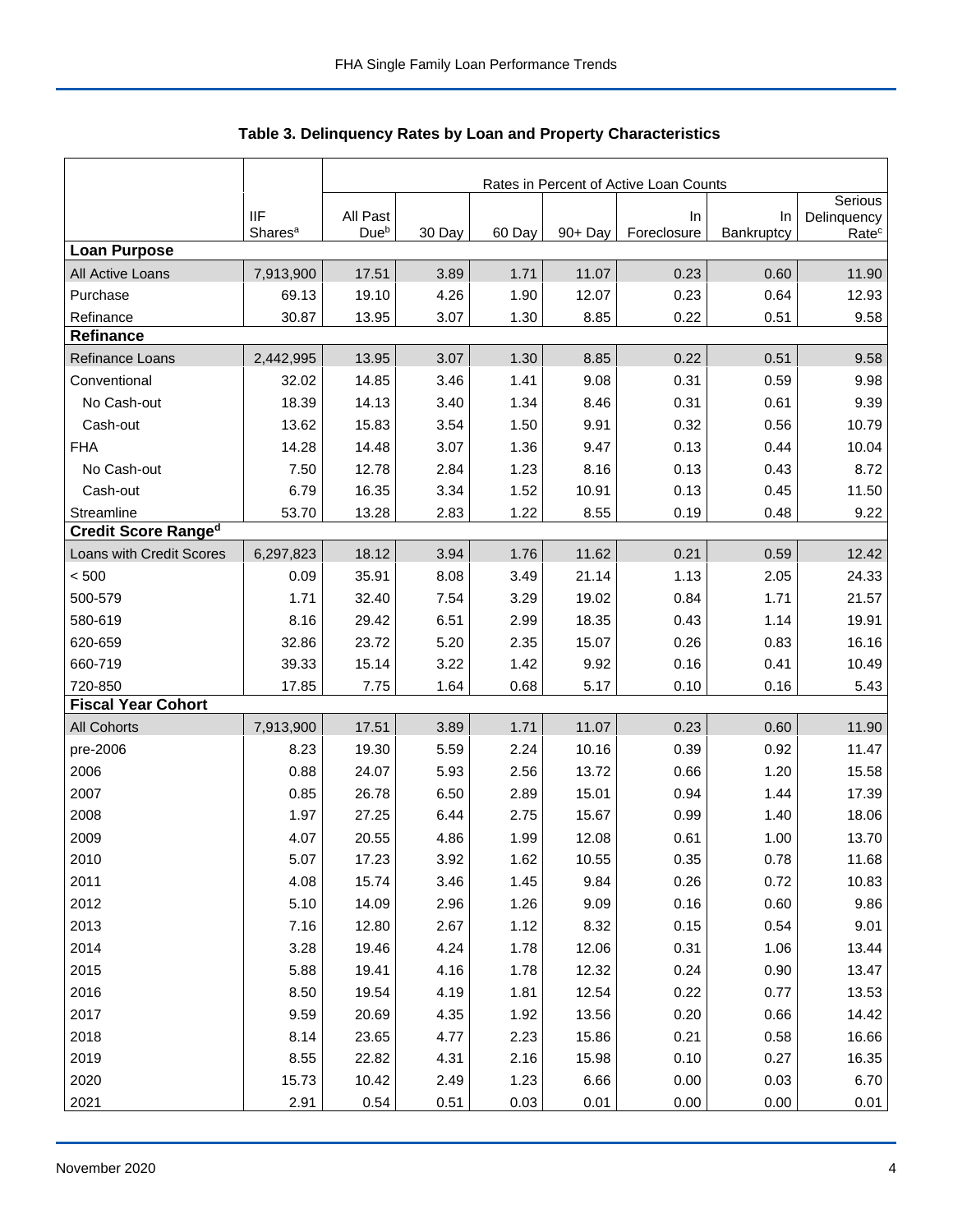|                                           |                                   |                              | Rates in Percent of Active Loan Counts |        |         |                   |                  |                   |  |  |
|-------------------------------------------|-----------------------------------|------------------------------|----------------------------------------|--------|---------|-------------------|------------------|-------------------|--|--|
|                                           |                                   |                              |                                        |        |         |                   |                  | Seriously         |  |  |
|                                           | <b>IIF</b><br>Shares <sup>a</sup> | All Past<br>Due <sup>b</sup> | 30 Day                                 | 60 Day | 90+ Day | In<br>Foreclosure | In<br>Bankruptcy | Delinquency       |  |  |
| Loan Amount at Origination (\$ thousands) |                                   |                              |                                        |        |         |                   |                  | Rate <sup>c</sup> |  |  |
| All Loan Amounts                          | 7,913,900                         | 17.51                        | 3.89                                   | 1.71   | 11.07   | 0.23              | 0.60             | 11.90             |  |  |
| < 50                                      | 2.33                              | 14.94                        | 4.74                                   | 1.76   | 7.29    | 0.47              | 0.67             | 8.43              |  |  |
| 50-99                                     | 20.21                             | 15.93                        | 4.34                                   | 1.78   | 8.74    | 0.33              | 0.73             | 9.81              |  |  |
| 100-149                                   | 25.83                             | 17.08                        | 4.09                                   | 1.75   | 10.30   | 0.24              | 0.70             | 11.25             |  |  |
| 150-199                                   | 20.33                             | 17.69                        | 3.84                                   | 1.75   | 11.32   | 0.19              | 0.59             | 12.10             |  |  |
| 200-249                                   | 13.32                             | 17.96                        | 3.57                                   | 1.66   | 12.09   | 0.15              | 0.48             | 12.72             |  |  |
| 250-399                                   | 14.96                             | 19.36                        | 3.38                                   | 1.62   | 13.81   | 0.15              | 0.40             | 14.36             |  |  |
| 400-499                                   | 1.87                              | 20.56                        | 2.98                                   | 1.44   | 15.69   | 0.15              | 0.29             | 16.14             |  |  |
| >499                                      | 1.15                              | 22.53                        | 2.79                                   | 1.36   | 17.94   | 0.22              | 0.22             | 18.38             |  |  |
| <b>Property Type</b>                      |                                   |                              |                                        |        |         |                   |                  |                   |  |  |
| All Property Types                        | 7,913,900                         | 17.51                        | 3.89                                   | 1.71   | 11.07   | 0.23              | 0.60             | 11.90             |  |  |
| Detached                                  | 86.34                             | 17.58                        | 3.94                                   | 1.73   | 11.09   | 0.21              | 0.61             | 11.91             |  |  |
| <b>Manufactured Housing</b>               | 3.51                              | 15.23                        | 4.22                                   | 1.73   | 8.25    | 0.40              | 0.62             | 9.28              |  |  |
| 2-4 Units                                 | 2.25                              | 18.79                        | 3.09                                   | 1.48   | 13.48   | 0.41              | 0.34             | 14.22             |  |  |
| Condo                                     | 2.71                              | 14.70                        | 2.83                                   | 1.27   | 9.90    | 0.22              | 0.48             | 10.60             |  |  |
| Townhouse                                 | 5.19                              | 18.79                        | 3.90                                   | 1.79   | 12.29   | 0.24              | 0.57             | 13.09             |  |  |
| <b>Purchase Loan Type</b>                 |                                   |                              |                                        |        |         |                   |                  |                   |  |  |
| All Purchase Loans                        | 5,470,505                         | 19.10                        | 4.26                                   | 1.90   | 12.07   | 0.23              | 0.64             | 12.93             |  |  |
| Repeat                                    | 15.87                             | 16.09                        | 3.74                                   | 1.53   | 10.08   | 0.19              | 0.54             | 10.82             |  |  |
| First-time                                | 84.13                             | 19.66                        | 4.36                                   | 1.97   | 12.44   | 0.23              | 0.65             | 13.33             |  |  |
| Down Payment Assistance (DPA) Type        |                                   |                              |                                        |        |         |                   |                  |                   |  |  |
| All Sources of Funds                      | 7,913,900                         | 17.51                        | 3.89                                   | 1.71   | 11.07   | 0.23              | 0.60             | 11.90             |  |  |
| Government                                | 8.24                              | 20.12                        | 4.40                                   | 2.15   | 12.61   | 0.26              | 0.71             | 13.57             |  |  |
| Relative                                  | 16.14                             | 22.16                        | 4.84                                   | 2.15   | 14.25   | 0.23              | 0.68             | 15.16             |  |  |
| Other                                     | 1.89                              | 24.02                        | 5.66                                   | 2.46   | 14.35   | 0.37              | 1.17             | 15.89             |  |  |
| Seller Funded                             | 0.49                              | 31.22                        | 6.98                                   | 3.26   | 18.14   | 0.93              | 1.90             | 20.97             |  |  |
| No DPA                                    | 73.23                             | 15.93                        | 3.56                                   | 1.54   | 10.07   | 0.21              | 0.54             | 10.83             |  |  |

**Table 3. Delinquency Rates by Loan and Property Characteristics**

IIF = insurance in force.

<sup>a</sup> For each subpanel, the loan shares add to 100%. However, in some of the subpanels, the total loans in the analysis do not add to 100% of IIF. For example, the IIF shares for refinance loans add to 100% of refinance loans. Streamline refinance loans are not included in the Credit Score

Range analysis; the IIF shares in that panel, add to 100% of fully-underwritten loans.<br><sup>b</sup> Includes all loans 30 or more days past due, including those in bankruptcy or foreclosure.

c Includes all loans 90 days past due plus all in-bankruptcy and in-foreclosure cases.

<sup>d</sup> Credit score reporting began in May 2004 but was not mandatory until July 2008. Streamline Refinance loans do not require credit score reporting.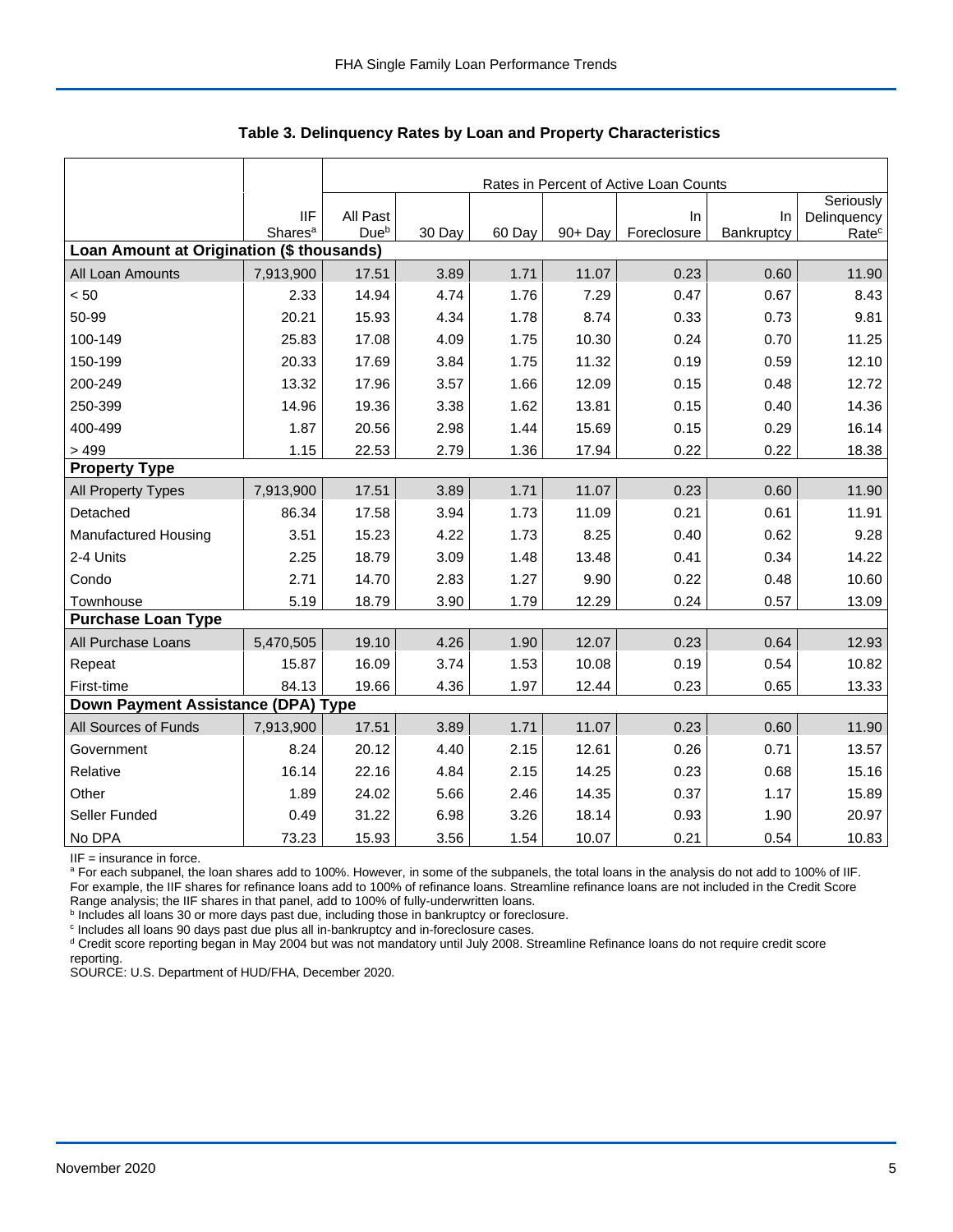|        |       |              |               |                          |             | Foreclosure             | Annualized         |
|--------|-------|--------------|---------------|--------------------------|-------------|-------------------------|--------------------|
| Fiscal |       | Insurance in | Foreclosure   | In                       | Foreclosure | Starts:                 | Foreclosure        |
| Year   | Month | Force        | <b>Starts</b> | Foreclosure <sup>a</sup> | Claimsb     | 6-month MA <sup>c</sup> | Rate <sup>d%</sup> |
| 2018   | Nov   | 7,988,634    | 8,491         | 92,810                   | 5,524       | 8,608                   | 0.83               |
|        | Dec   | 7,989,699    | 8,859         | 93,261                   | 4,756       | 8,621                   | 0.71               |
|        | Jan   | 8,005,645    | 9,879         | 91,506                   | 5,066       | 8,915                   | 0.76               |
|        | Feb   | 8,007,772    | 9,943         | 92,797                   | 5,023       | 8,994                   | 0.75               |
|        | Mar   | 8,007,182    | 10,252        | 92,153                   | 5,708       | 9,365                   | 0.85               |
|        | Apr   | 8,012,065    | 9,702         | 90,663                   | 5,405       | 9,521                   | 0.81               |
|        | May   | 8,015,714    | 10,277        | 89,409                   | 5,804       | 9,819                   | 0.87               |
|        | Jun   | 8,024,523    | 9,112         | 87,390                   | 5,440       | 9,861                   | 0.81               |
|        | Jul   | 8,031,487    | 8,386         | 82,258                   | 4,882       | 9,612                   | 0.73               |
|        | Aug   | 8,037,609    | 9,820         | 85,106                   | 5,207       | 9,592                   | 0.77               |
|        | Sep   | 8,048,639    | 7,835         | 83,334                   | 4,151       | 9,189                   | 0.62               |
| 2019   | Oct   | 8,062,967    | 10,364        | 81,407                   | 5,549       | 9,299                   | 0.82               |
|        | Nov   | 8,077,125    | 9,325         | 80,980                   | 4,488       | 9,140                   | 0.66               |
|        | Dec   | 8,086,151    | 9,435         | 80,094                   | 4,086       | 9,194                   | 0.60               |
|        | Jan   | 8,112,026    | 11,405        | 83,174                   | 4,469       | 9,697                   | 0.66               |
|        | Feb   | 8,117,180    | 10,292        | 84,258                   | 4,355       | 9,776                   | 0.64               |
|        | Mar   | 8,118,034    | 10,211        | 81,377                   | 4,703       | 10,172                  | 0.69               |
|        | Apr   | 8,117,498    | 9,465         | 78,277                   | 4,883       | 10,022                  | 0.72               |
|        | May   | 8,114,839    | 8,886         | 76,321                   | 3,984       | 9,949                   | 0.59               |
|        | Jun   | 8,114,665    | 7,717         | 74,502                   | 3,746       | 9,663                   | 0.55               |
|        | Jul   | 8,116,418    | 8,065         | 73,946                   | 3,761       | 9,106                   | 0.55               |
|        | Aug   | 8,117,513    | 9,071         | 73,562                   | 4,032       | 8,903                   | 0.59               |
|        | Sep   | 8,107,806    | 7,835         | 72,575                   | 3,558       | 8,507                   | 0.53               |
| 2020   | Oct   | 8,098,839    | 9,777         | 71,711                   | 4,163       | 8,559                   | 0.62               |
|        | Nov   | 8,094,347    | 8,617         | 71,543                   | 3,652       | 8,514                   | 0.54               |
|        | Dec   | 8,096,131    | 9,111         | 73,070                   | 3,566       | 8,746                   | 0.53               |
|        | Jan   | 8,125,137    | 10,749        | 75,086                   | 3,855       | 9,193                   | 0.57               |
|        | Feb   | 8,128,001    | 10,443        | 75,294                   | 3,378       | 9,422                   | 0.50               |
|        | Mar   | 8,122,723    | 6,006         | 45,107                   | 3,910       | 9,117                   | 0.58               |
|        | Apr   | 8,118,070    | 65            | 32,204                   | 3,365       | 7,499                   | 0.50               |
|        | May   | 8,098,590    | 281           | 27,748                   | 2,301       | 6,109                   | 0.34               |
|        | Jun   | 8,066,691    | 440           | 20,552                   | 2,082       | 4,664                   | 0.31               |
|        | Jul   | 8,038,312    | 593           | 20,737                   | 1,802       | 2,971                   | 0.27               |
|        | Aug   | 8,013,146    | 374           | 20,789                   | 1,589       | 1,293                   | 0.24               |
|        | Sep   | 7,988,354    | 472           | 20,009                   | 1,666       | 371                     | 0.25               |
| 2021   | Oct   | 7,953,267    | 411           | 19,270                   | 1,644       | 429                     | 0.25               |
|        | Nov   | 7,913,900    | 369           | 17,932                   | 1,343       | 443                     | 0.20               |

<span id="page-6-0"></span>**Table 4. Monthly Foreclosure Statistics and Trends**

<sup>a</sup> Numbers of loans are in some stage of foreclosure processing at the end of each month.

b This is the number of claims paid by HUD. These are nearly all for completed foreclosure actions.

<sup>c</sup> The six-month moving average of foreclosure starts is presented here to smooth out variations in actual starts each month. <sup>d</sup> An annualized foreclosure rate takes the monthly foreclosure claim rate and transforms that into its annual equivalency. That is, if the same foreclosure claim rate continued for 12 straight months, then the figure is the final annual foreclosure rate result as a percentage of beginning insurance-in-force.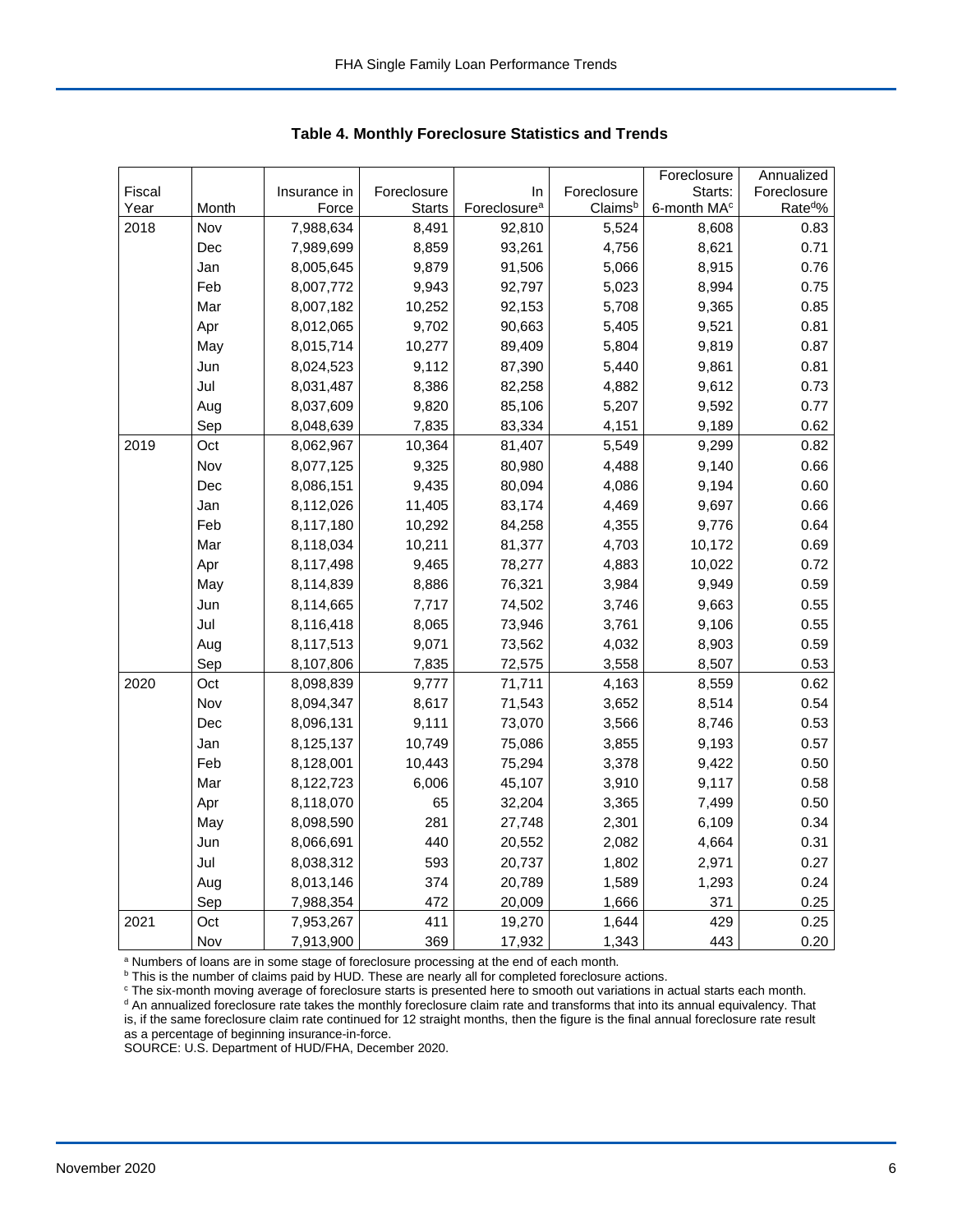<span id="page-7-0"></span>Tabl e 5. REO R ecovery R ates **Table 5. REO Recovery Rates**

|                                |                |              | Recovery Rates (%) | Percentage Point Change |               |                      |  |
|--------------------------------|----------------|--------------|--------------------|-------------------------|---------------|----------------------|--|
|                                |                |              |                    |                         | From Previous | <b>From Previous</b> |  |
| Disposition State <sup>b</sup> | Dispositions   | October 2020 | September 2020     | October 2019            | Month         | Year                 |  |
| US                             | 809            | 53.5         | 54.1               | 46.8                    | $-0.6$        | 6.7                  |  |
| <b>TX</b>                      | 59             | 65.8         | 64.3               | 61.2                    | 1.5           | 4.6                  |  |
| OH                             | 54             | 54.2         | 56.4               | 34.7                    | $-2.2$        | 19.5                 |  |
| IL                             | 52             | 23.4         | 30.0               | 16.6                    | $-6.6$        | 6.7                  |  |
| <b>NY</b>                      | 45             | 30.3         | 19.1               | 22.7                    | 11.2          | 7.6                  |  |
| PA                             | 42             | 49.4         | 54.3               | 36.7                    | $-5.0$        | 12.7                 |  |
| FL                             | 34             | 62.6         | 72.6               | 61.4                    | $-10.0$       | 1.2                  |  |
| <b>CT</b>                      | 31             | 63.0         | 56.3               | 37.9                    | 6.7           | 25.1                 |  |
| NJ                             | 31             | 27.2         | 45.3               | 26.6                    | $-18.1$       | 0.5                  |  |
| <b>AL</b>                      | 30             | 50.8         | 53.4               | 54.3                    | $-2.6$        | $-3.4$               |  |
| MI                             | 26             | 54.7         | 60.0               | 48.2                    | $-5.2$        | 6.6                  |  |
| <b>PR</b>                      | 26             | 54.7         | 47.6               | 54.9                    | 7.1           | $-0.2$               |  |
| VA                             | 25             | 49.5         | 69.2               | 52.0                    | $-19.7$       | $-2.5$               |  |
| KY                             | 23             | 55.8         | 56.5               | 36.4                    | $-0.7$        | 19.4                 |  |
| LA                             | 22             | 48.9         | 40.0               | 43.4                    | 8.9           | $5.5\,$              |  |
| WI                             | 22             | 58.1         | 45.4               | 44.4                    | 12.7          | 13.7                 |  |
| <b>NM</b>                      | 21             | 64.4         | 54.9               | 61.9                    | 9.5           | 2.5                  |  |
| <b>TN</b>                      | 20             | 70.5         | 64.9               | 61.5                    | 5.6           | 9.0                  |  |
| ${\sf IN}$                     | 19             | 44.8         | 33.6               | 39.0                    | 11.2          | 5.8                  |  |
| KS                             | 19             | 46.2         | 62.5               | 53.2                    | $-16.3$       | $-7.0$               |  |
| GA                             | 16             | 59.7         | 69.5               | 59.8                    | $-9.8$        | $-0.1$               |  |
| <b>MD</b>                      | 16             | 57.8         | 48.7               | 49.4                    | 9.1           | 8.4                  |  |
| <b>AR</b>                      | 15             | 52.3         | 52.4               | 45.2                    | $-0.1$        | 7.1                  |  |
| <b>MO</b>                      | 14             | 46.8         | 60.6               | 44.6                    | $-13.8$       | 2.2                  |  |
| SC                             | 13             | 61.4         | 57.0               | 43.2                    | 4.4           | 18.2                 |  |
| <b>NC</b>                      | 12             | 66.0         | 78.2               | 48.2                    | $-12.2$       | 17.8                 |  |
| IA                             | 11             | 53.2         | 39.1               | 26.9                    | 14.0          | 26.2                 |  |
| <b>MS</b>                      | 11             | 63.7         | 46.9               | 54.9                    | 16.8          | $8.8\,$              |  |
| МA                             | 10             | 68.5         | 51.8               | 40.9                    | 16.7          | 27.6                 |  |
| MN                             | 10             | 49.4         | 57.0               | 45.4                    | $-7.6$        | $4.0$                |  |
| OK                             | 9              | 21.0         | 56.4               | 43.1                    | $-35.5$       | $-22.1$              |  |
| CO                             | $\bf 8$        | 79.5         | 84.4               | 81.5                    | $-4.9$        | $-2.0$               |  |
| WV                             | $\bf 8$        | 35.3         | 49.3               | 31.9                    | $-14.0$       | $3.4$                |  |
| MT                             | $\overline{7}$ | 63.8         | 85.5               | 54.5                    | $-21.7$       | 9.3                  |  |
| $\mathsf{A}\mathsf{Z}$         | 5              | 55.9         | 51.2               | 63.8                    | 4.7           | $-7.9$               |  |
| VT                             | 5              | 46.4         | $-23.3$            | na                      | 69.6          | na                   |  |
| CA                             | 4              | 103.4        | 88.7               | 92.9                    | 14.7          | 10.6                 |  |
| <b>NH</b>                      | 4              | 100.6        | 54.5               | 48.6                    | 46.0          | 52.0                 |  |
| ${\sf AK}$                     | $\mathbf{3}$   | 60.0         | 87.6               | 66.1                    | $-27.6$       | $-6.1$               |  |
| DE                             | $\mathbf{3}$   | $5.0\,$      | 62.2               | 55.9                    | $-57.2$       | $-50.9$              |  |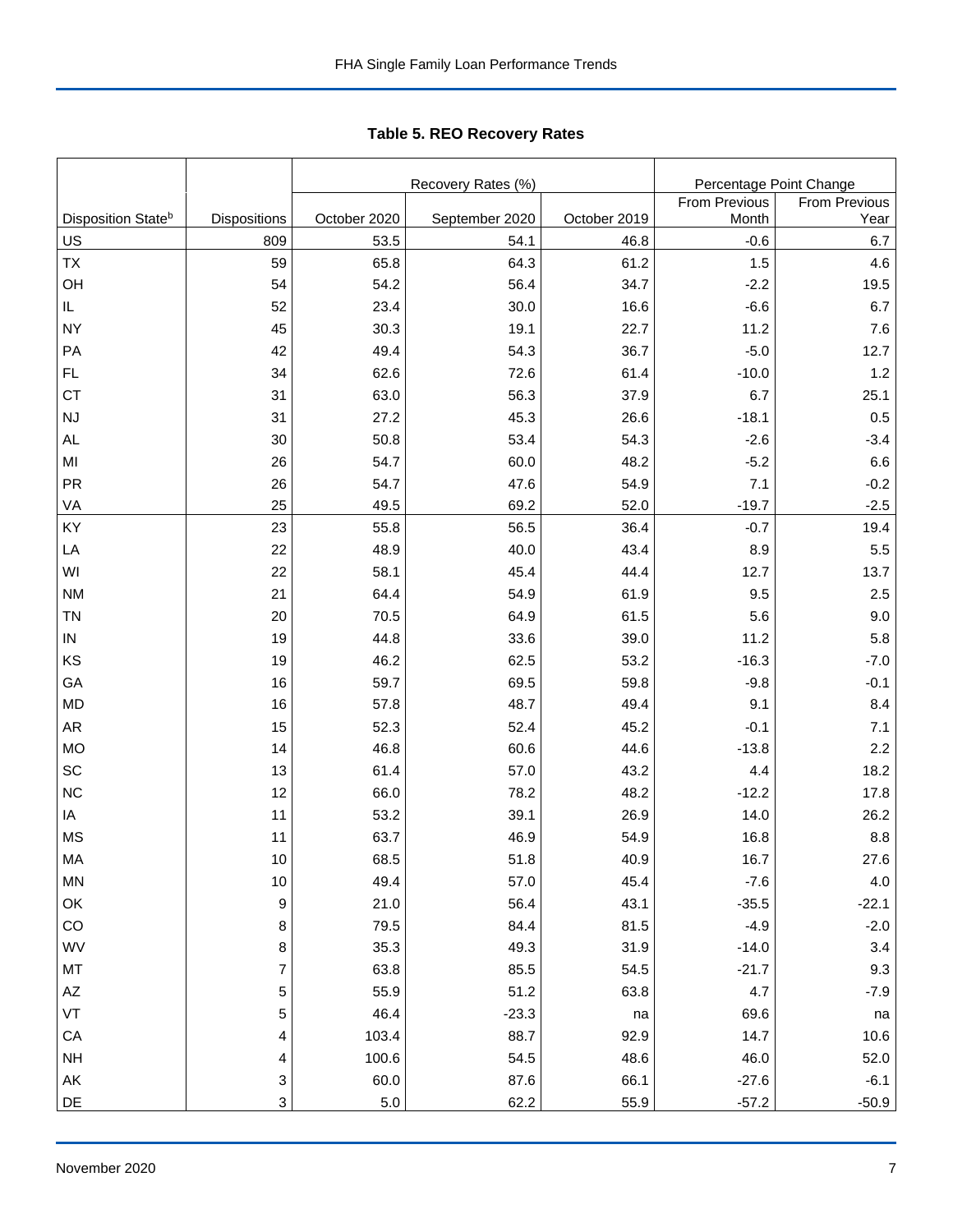|                                |                     |              | Recovery Rates (%) |              | Percentage Point Change |                       |
|--------------------------------|---------------------|--------------|--------------------|--------------|-------------------------|-----------------------|
| Disposition State <sup>b</sup> | <b>Dispositions</b> | October 2020 | September 2020     | October 2019 | From Previous<br>Month  | From Previous<br>Year |
|                                |                     |              |                    |              |                         |                       |
| <b>OR</b>                      | 3                   | 74.1         | 89.4               | 67.7         | $-15.3$                 | 6.4                   |
| R <sub>1</sub>                 | 3                   | 99.5         | 36.1               | 54.0         | 63.4                    | 45.5                  |
| <b>SD</b>                      | 3                   | 81.7         | 54.8               | 54.0         | 26.9                    | 27.7                  |
| <b>WA</b>                      | 3                   | 72.6         | 71.2               | 63.2         | 1.4                     | 9.4                   |
| ID                             | 2                   | 136.2        | na                 | 61.7         | na                      | 74.5                  |
| <b>ND</b>                      | 2                   | 41.5         | 41.7               | 42.6         | $-0.2$                  | $-1.0$                |
| <b>NE</b>                      | 2                   | 57.4         | 47.8               | na           | 9.6                     | na                    |
| UT                             | $\overline{c}$      | 79.9         | 67.6               | 59.5         | 12.3                    | 20.3                  |
| <b>WY</b>                      | 2                   | 55.9         | 44.1               | 56.5         | 11.8                    | $-0.5$                |
| ME                             | 1                   | $-38.0$      | $-18.5$            | 20.6         | $-19.5$                 | $-58.6$               |
| <b>NV</b>                      |                     | 74.9         | na                 | 86.7         | na                      | $-11.9$               |
| HI                             | 0                   | na           | 132.6              | 86.9         | na                      | na                    |
| VI                             | 0                   | na           | 62.7               | na           | na                      | na                    |

**Table 5. REO Recovery Rates**

na = not applicable

<sup>a</sup> Rates are percentages of unpaid loan balance at time of default.

 $b$  State records are sorted by number of dispositions in the most recent month (largest to smallest).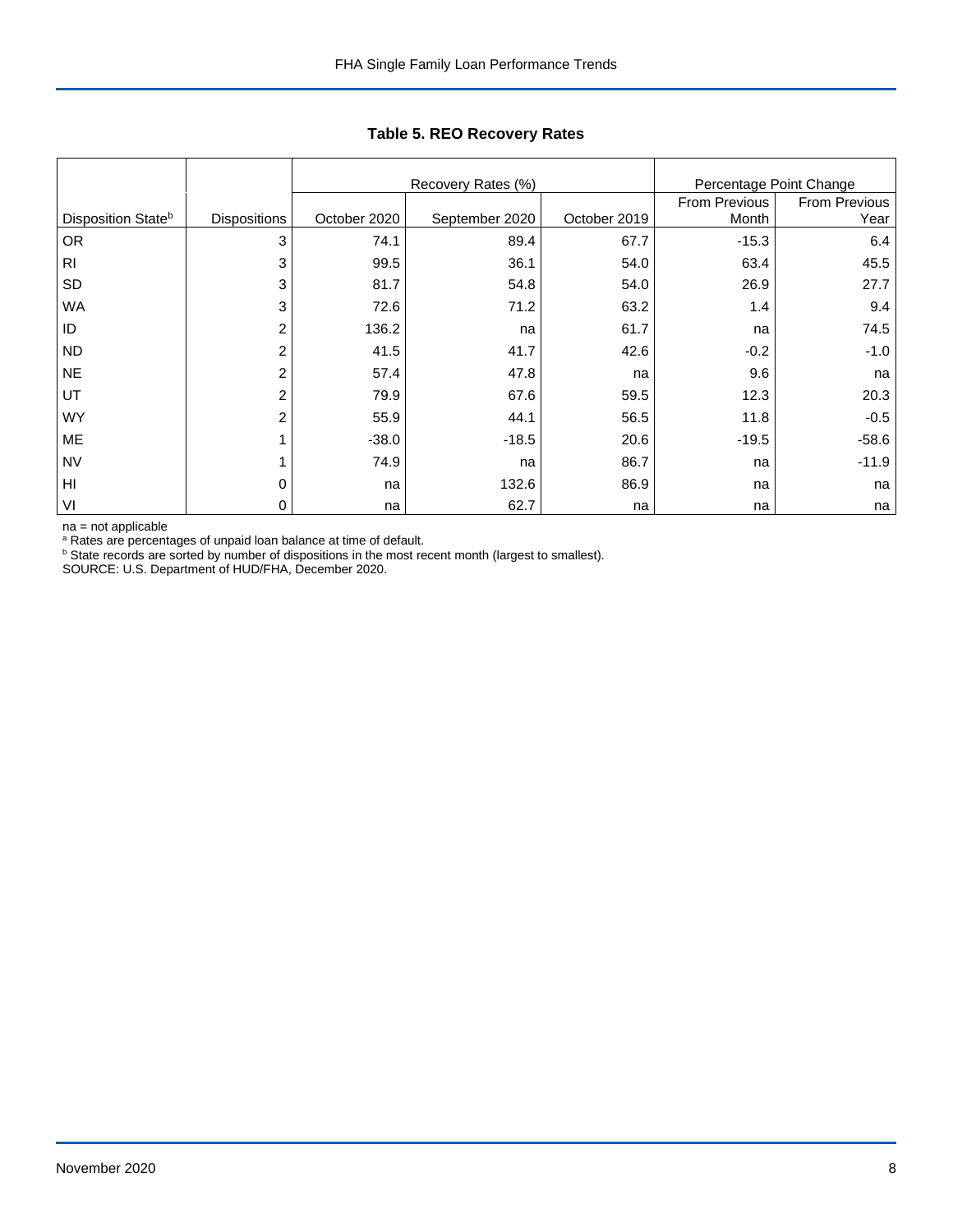|                                     |         | 2020    |         |         |         |                               |         |                                                      |                |         |         | 2019    |         |
|-------------------------------------|---------|---------|---------|---------|---------|-------------------------------|---------|------------------------------------------------------|----------------|---------|---------|---------|---------|
| <b>Disposition Month</b>            | Oct     | Sep     | Aug I   | Jul     | Jun     | May                           | Apr     | Mar                                                  | Feb            | Jan     | Dec     | Nov     | Oct     |
|                                     |         |         |         |         |         |                               |         | Loss Components as Percent of Defaulted Loan Balance |                |         |         |         |         |
| Claim Expenses <sup>a</sup> (%)     | 19.83   | 20.55   | 20.30   | 20.35   | 19.36   | 20.48                         | 21.27   | 20.64                                                | 22.04          | 21.68   | 21.29   | 20.51   | 20.94   |
| Holding Costs <sup>b</sup> (%)      | 6.14    | 5.94    | 5.70    | 5.61    | 5.52    | 5.49                          | 5.41    | 5.32                                                 | 5.35           | 5.28    | 5.33    | 5.38    | 5.59    |
| Loss on Collateral <sup>c</sup> (%) | 16.45   | 16.45   | 18.80   | 19.70   | 20.26   | 21.08                         | 19.98   | 22.00                                                | 22.77          | 22.83   | 23.69   | 23.19   | 21.43   |
| Sales Expense (%)                   | 5.58    | 5.58    | 5.27    | 5.06    | 5.11    | 5.02                          | 5.39    | 5.00                                                 | 4.98           | 5.20    | 4.82    | 5.05    | 4.96    |
| Program Discounts <sup>d</sup> (%)  | 0.46    | 0.48    | 0.36    | 0.12    | 0.30    | 0.20                          | 0.35    | 0.17                                                 | 0.08           | 0.42    | 0.08    | 0.36    | 0.22    |
| Net Loss Rate <sup>e</sup> (%)      | 46.53   | 45.93   | 49.07   | 50.68   | 50.03   | 52.21                         | 52.81   | 53.68                                                | 55.33          | 55.34   | 55.53   | 54.09   | 53.18   |
|                                     |         |         |         |         |         | <b>Average Amount</b>         |         |                                                      |                |         |         |         |         |
| Average Dollar Loss (\$)            | 54,199  | 56,356  | 59,697  | 61,200  | 60,644  | 64,221                        | 62,030  | 63,853                                               | 64,473         | 65,491  | 66,923  | 65,226  | 63,097  |
| Average Unpaid Balance (\$)         | 116,487 | 122,689 | 121,654 | 120,755 | 121,207 | 123,000                       | 117,458 | 118,942                                              | 116,519        | 118,350 | 120,513 | 120,581 | 118,647 |
|                                     |         |         |         |         |         | <b>Occurrence Counts</b>      |         |                                                      |                |         |         |         |         |
| Number of Dispositions              | 809     | 1,012   | 1,208   | 1,490   | 1,672   | 1,574                         | 1,217   | 1,484                                                | 1,461          | 1,435   | 1,292   | 1,193   | 1,277   |
| Number of Discounts                 | 5       | 11      | 9       | 4       | 8       | 5                             | 8       | 6                                                    | $\overline{2}$ | 9       | 3       | 8       | 8       |
| <b>Stage</b>                        |         |         |         |         |         | <b>Average Time in Months</b> |         |                                                      |                |         |         |         |         |
| Delinquencyf                        | 9.7     | 10.2    | 9.5     | 9.9     | 9.7     | 9.8                           | 10.0    | 9.6                                                  | 9.9            | 9.6     | 9.8     | 10.5    | 10.6    |
| Foreclosure <sup>g</sup>            | 12.5    | 12.8    | 12.2    | 12.6    | 11.3    | 11.6                          | 10.7    | 10.5                                                 | 11.8           | 11.7    | 12.1    | 12.1    | 12.5    |
| Deed Transferh                      | 12.8    | 12.7    | 11.8    | 11.3    | 11.0    | 11.4                          | 10.8    | 11.1                                                 | 11.4           | 11.7    | 11.7    | 11.9    | 11.9    |
| <b>REO</b>                          | 5.1     | 5.1     | 4.8     | 4.8     | 4.7     | 4.7                           | 4.4     | 4.4                                                  | 4.5            | 4.4     | 4.4     | 4.4     | 4.3     |
| All Stages                          | 40.0    | 40.6    | 38.2    | 38.6    | 36.6    | 37.5                          | 36.0    | 35.6                                                 | 37.5           | 37.3    | 37.9    | 38.8    | 39.2    |

<span id="page-9-0"></span>**Table 6. REO Components of Loss by Property Disposition Month**

<sup>a</sup> Includes interest on principal.

**b** Management, maintenance, repairs, administration, and security, net of rent and other income.

<sup>c</sup> Value when foreclosed (UPB) minus value received in REO; does not include Streamline refinances.

<sup>d</sup> Rate over all dispositions; effect is greater in the cases where a discount actually is given.

<sup>e</sup> Profit (loss) divided by Unpaid Principal Balance (UPB). The listed cost categories are not exhaustive, and they will not sum to the loss rate

<sup>f</sup> First missed payment to date foreclosure initiated.

<sup>g</sup> Initiation of foreclosure proceedings to auction date.

h Auction date to HUD acquisition date.